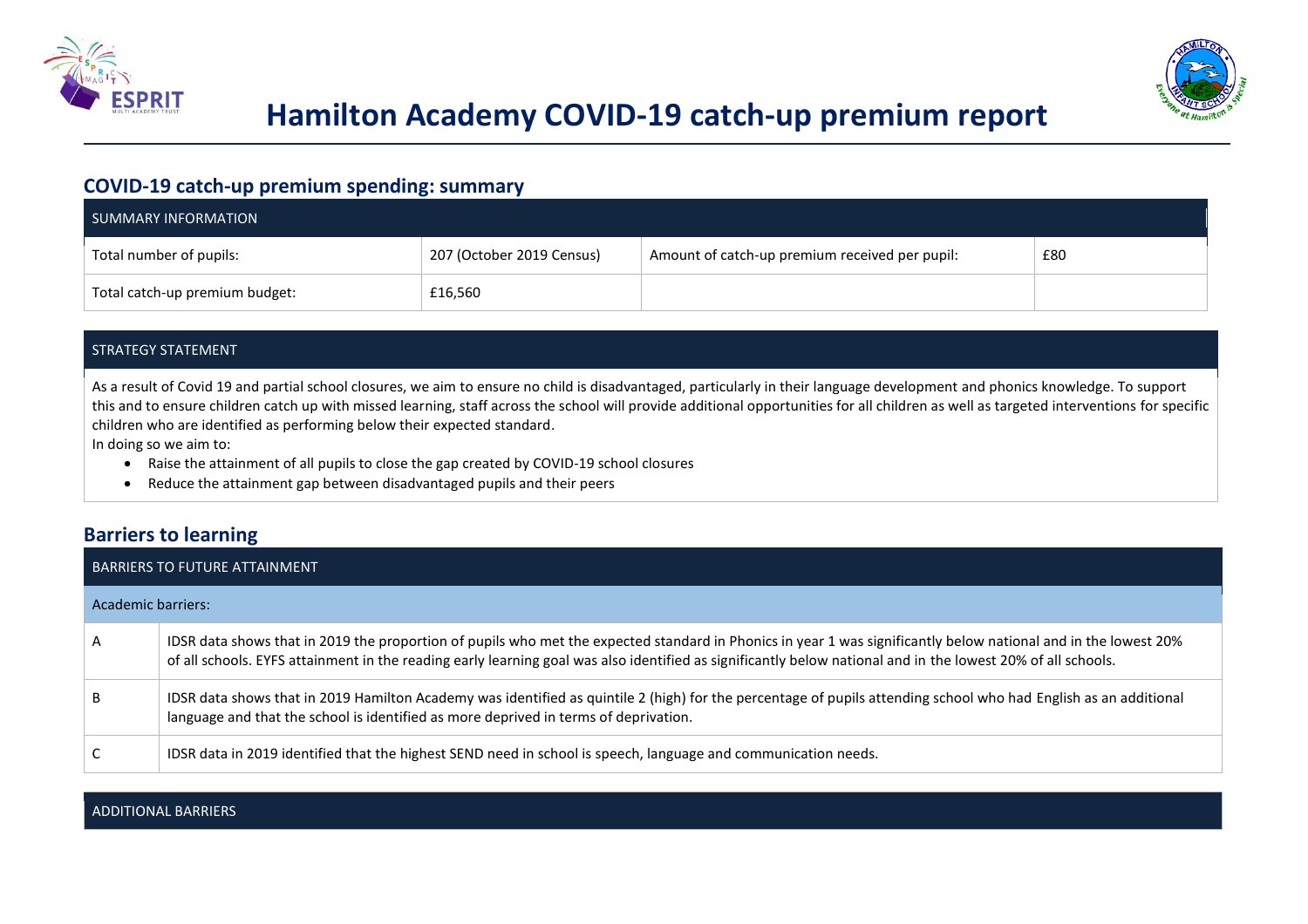| External barriers: |                                                                                                                                                                                                                                                                                                                             |
|--------------------|-----------------------------------------------------------------------------------------------------------------------------------------------------------------------------------------------------------------------------------------------------------------------------------------------------------------------------|
| D                  | Due to the prevalence of Coronavirus in the UK and our local community, remote provision must be implemented in the case of bubble closures or pupil self-<br>isolation. Children's multiple periods of time away from school are impacting on children's attainment and progress.                                          |
|                    | A parental questionnaire and ongoing wellbeing calls identified additional barriers for children home learning. These included limited access to ICT resources and<br>parents limited capacity to support children working at home due to multi-sibling families, working families or because a families are hard to reach. |
|                    | Pupil's attendance (particularly PP/EAL) and their engagement when working remotely is impacting upon children's attainment and progress.                                                                                                                                                                                   |

# **Planned expenditure for current academic year**

| Quality of teaching for all                                                                   |                                                                                                                 |                                                                                                                                                                                                                                                                                                                                                                                                                                                                                                                          |                                                                                                                                                                                                                                                                                                                                                                                                           |                   |                                                                             |
|-----------------------------------------------------------------------------------------------|-----------------------------------------------------------------------------------------------------------------|--------------------------------------------------------------------------------------------------------------------------------------------------------------------------------------------------------------------------------------------------------------------------------------------------------------------------------------------------------------------------------------------------------------------------------------------------------------------------------------------------------------------------|-----------------------------------------------------------------------------------------------------------------------------------------------------------------------------------------------------------------------------------------------------------------------------------------------------------------------------------------------------------------------------------------------------------|-------------------|-----------------------------------------------------------------------------|
| Action                                                                                        | Intended outcome and<br>success criteria                                                                        | What's the evidence and rationale<br>for this choice?                                                                                                                                                                                                                                                                                                                                                                                                                                                                    | How will you make sure it's<br>implemented well?                                                                                                                                                                                                                                                                                                                                                          | Staff lead        | When will you<br>review this?                                               |
| Ensure there is a<br>consistent approach to<br>the delivery of RWI<br>across the whole school | Rapid progress is made<br>so children catch up on<br>lost learning as a result<br>of partial school<br>closures | The DFE identified specific<br>requirements for schools in relation<br>to education within their 'Schools'<br>coronavirus operational guidance'<br>(Feb 2021). This outlined that<br>'curriculum planning is to be informed<br>by both an assessment of pupils'<br>starting points and gaps in their<br>knowledge, and an understanding of<br>what is the most critical content for<br>progression'. It also identified<br>'phonics, reading and increasing<br>vocabulary' as key areas for EYFS and<br>KS1 to focus on. | Review year group timetables to ensure<br>additional RWI sessions are planned<br>(Also see Recovery Curriculum Action<br>Plan)<br>Implement a staff coaching cycle of<br>support for all reading teachers<br>Purchase support time with an external<br>RWI specialist advisor to support in-<br>house staff training<br>All reading teachers to attend weekly 15<br>minute staff training sessions on RWI | Mrs C<br>Robinson | Daily with<br>reading<br>teachers<br>Termly with<br>RWI external<br>advisor |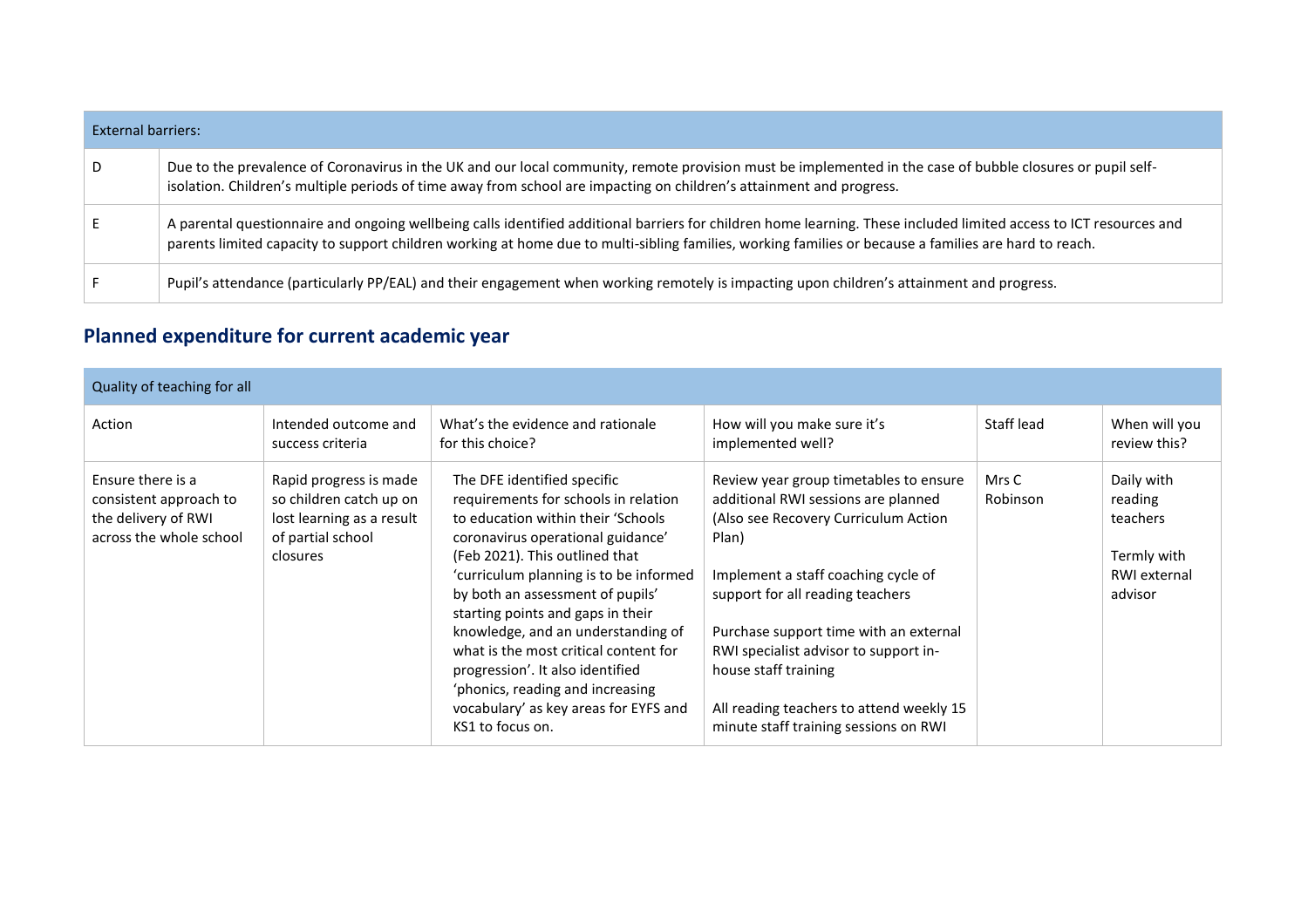| Children's phonics<br>knowledge is accurately<br>assessed and data is<br>raised to be in line with<br>(or above) national | School Phonics data<br>will raise to be in line<br>with National (on<br>trackness will increase<br>at every assessment) |                                                                                                                                                                                                                                                                                                                                                                                                                                                                                                                                                                                                                                    | Baseline all pupils on return to school<br>following partial school closures<br>Complete 6-8 weekly assessments of<br>pupils across the school and re-group<br>children in line with their knowledge<br>following each assessment                                                                                                                                                                                                                                                                                                                                                | Mrs C Robinson                                                     | Every 6-8 weeks<br>following<br>assessments<br>Termly with<br>RWI external<br>advisor                                                                                                        |
|---------------------------------------------------------------------------------------------------------------------------|-------------------------------------------------------------------------------------------------------------------------|------------------------------------------------------------------------------------------------------------------------------------------------------------------------------------------------------------------------------------------------------------------------------------------------------------------------------------------------------------------------------------------------------------------------------------------------------------------------------------------------------------------------------------------------------------------------------------------------------------------------------------|----------------------------------------------------------------------------------------------------------------------------------------------------------------------------------------------------------------------------------------------------------------------------------------------------------------------------------------------------------------------------------------------------------------------------------------------------------------------------------------------------------------------------------------------------------------------------------|--------------------------------------------------------------------|----------------------------------------------------------------------------------------------------------------------------------------------------------------------------------------------|
|                                                                                                                           |                                                                                                                         |                                                                                                                                                                                                                                                                                                                                                                                                                                                                                                                                                                                                                                    |                                                                                                                                                                                                                                                                                                                                                                                                                                                                                                                                                                                  | Total budgeted cost:                                               | £2,500                                                                                                                                                                                       |
| Targeted support                                                                                                          |                                                                                                                         |                                                                                                                                                                                                                                                                                                                                                                                                                                                                                                                                                                                                                                    |                                                                                                                                                                                                                                                                                                                                                                                                                                                                                                                                                                                  |                                                                    |                                                                                                                                                                                              |
| Action                                                                                                                    | Intended outcome and<br>success criteria                                                                                | What's the evidence and rationale<br>for this choice?                                                                                                                                                                                                                                                                                                                                                                                                                                                                                                                                                                              | How will you make sure it's<br>implemented well?                                                                                                                                                                                                                                                                                                                                                                                                                                                                                                                                 | <b>Staff lead</b>                                                  | When will you<br>review this?                                                                                                                                                                |
| High quality interventions<br>take place in all year<br>groups to ensure<br>children's gaps in<br>learning close          | Rapid progress is made<br>so children catch up on<br>lost learning as a result<br>of partial school<br>closures         | EEF impact of school closures on the<br>attainment gap (June 2020) identified<br>that school closures are likely to reserve<br>the progress made to narrow the gap in<br>the last decade and that supporting<br>effective remote learning will mitigate<br>the extent to which the gap widens. It<br>also identified that, 'catch up support,<br>including assessment of lost learning<br>and targeted support, will be essential'<br>and 'alongside targeted interventions,<br>improving the quality of teaching is the<br>strongest lever schools have to improve<br>pupil outcomes, particularly for<br>disadvantaged students' | RWI lead to identify the lowest<br>performing pupils in all year groups,<br>following each assessment point, and<br>ensure they receive a minimum of 3<br>times weekly 1:1 interventions<br>PP lead to identify KS1 PP children to<br>attend weekly lunchtime and after<br>school reading booster sessions<br>EYFS lead to identify children who<br>require Nuffield intervention, following<br>the DFE scheme. (Reception Nuffield /<br>Nursery Time to Talk)<br>SENCO to liaise with speech and<br>language to ensure children receive<br>intervention specific to their needs | Mrs C Robinson<br>Miss C Lewis<br>Mrs C Robinson<br>Mrs E Harrison | Every 6-8 weeks<br>following RWI<br>assessments /<br>Twice a year for<br><b>NELLI</b><br>Termly with<br>RWI external<br>advisor<br>Termly with<br>external speech<br>and language<br>advisor |
| Total budgeted cost:                                                                                                      |                                                                                                                         |                                                                                                                                                                                                                                                                                                                                                                                                                                                                                                                                                                                                                                    |                                                                                                                                                                                                                                                                                                                                                                                                                                                                                                                                                                                  | £12,660                                                            |                                                                                                                                                                                              |
| Other approaches                                                                                                          |                                                                                                                         |                                                                                                                                                                                                                                                                                                                                                                                                                                                                                                                                                                                                                                    |                                                                                                                                                                                                                                                                                                                                                                                                                                                                                                                                                                                  |                                                                    |                                                                                                                                                                                              |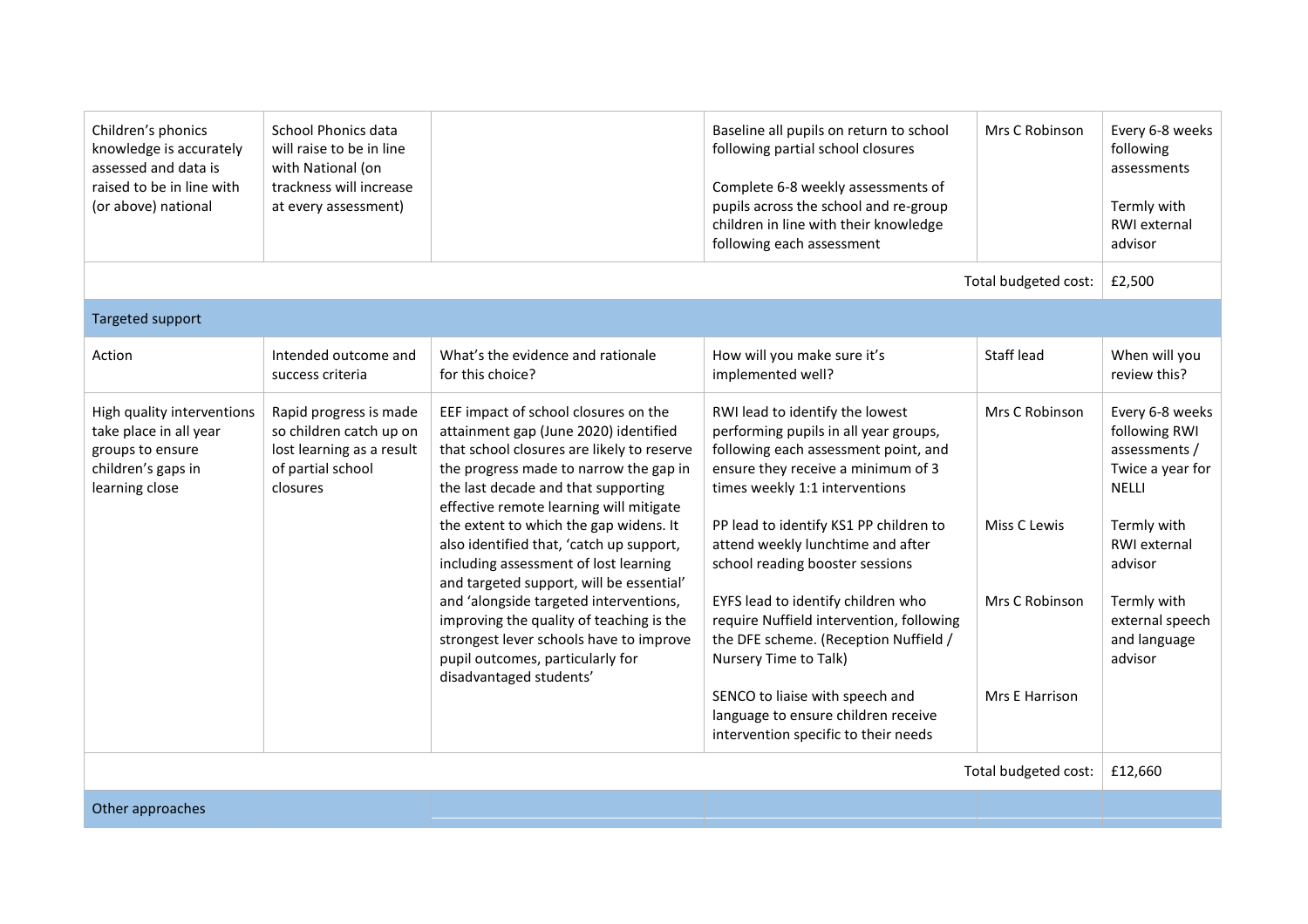| Action                                                                                                    | Intended outcome and<br>success criteria                                                                                | What's the evidence and rationale<br>for this choice?                                                                                                                                                                                                                                                  | How will you make sure it's<br>implemented well?                                                                                                                                                                                                                                                                                                                                                                                        | Staff lead     | When will you<br>review this? |
|-----------------------------------------------------------------------------------------------------------|-------------------------------------------------------------------------------------------------------------------------|--------------------------------------------------------------------------------------------------------------------------------------------------------------------------------------------------------------------------------------------------------------------------------------------------------|-----------------------------------------------------------------------------------------------------------------------------------------------------------------------------------------------------------------------------------------------------------------------------------------------------------------------------------------------------------------------------------------------------------------------------------------|----------------|-------------------------------|
| Ensure there is a<br>consistent approach to<br>the delivery of RWI<br>remotely across the<br>whole school | School Phonics data<br>will raise to be in line<br>with National (on<br>trackness will increase<br>at every assessment) | Gov.uk (October 2020) Remote<br>education good practice identified that<br>it is 'important that schools consider<br>how to transfer into remote teaching<br>what we already know about effective<br>teaching in the live classroom'. As well<br>as, 'ensuring access to remote<br>provision' for all. | Access DFE funded laptops as well as<br>any additional support available to<br>infant schools (e.g. Vodaphone SIM<br>cards and BT wifi codes)<br>Staff to follow a scripted response and<br>ensure phonics is prioritised when<br>setting remote learning<br>Teachers to use pre-recorded phonics<br>lessons to support remote teaching<br>1:1 interventions to take place for the<br>lowest 20% of pupils in school (and<br>virtually) | Mrs C Robinson | Ongoing                       |
| Parents are actively<br>involved in improving<br>children's reading skills                                | Parents will be<br>supportive of RWI and<br>they will support their<br>child at home<br>effectively                     |                                                                                                                                                                                                                                                                                                        | Wellbeing calls to take place to<br>encourage children to engage in remote<br>learning and to support parents with<br>the delivery of remote learning<br>Staff to deliver virtual parent phonics<br>meetings and virtual parents evenings<br>to support parents                                                                                                                                                                         | Mrs C Robinson | Ongoing                       |
| Total budgeted cost:                                                                                      |                                                                                                                         |                                                                                                                                                                                                                                                                                                        |                                                                                                                                                                                                                                                                                                                                                                                                                                         | £1,400         |                               |

ADDITIONAL INFORMATION